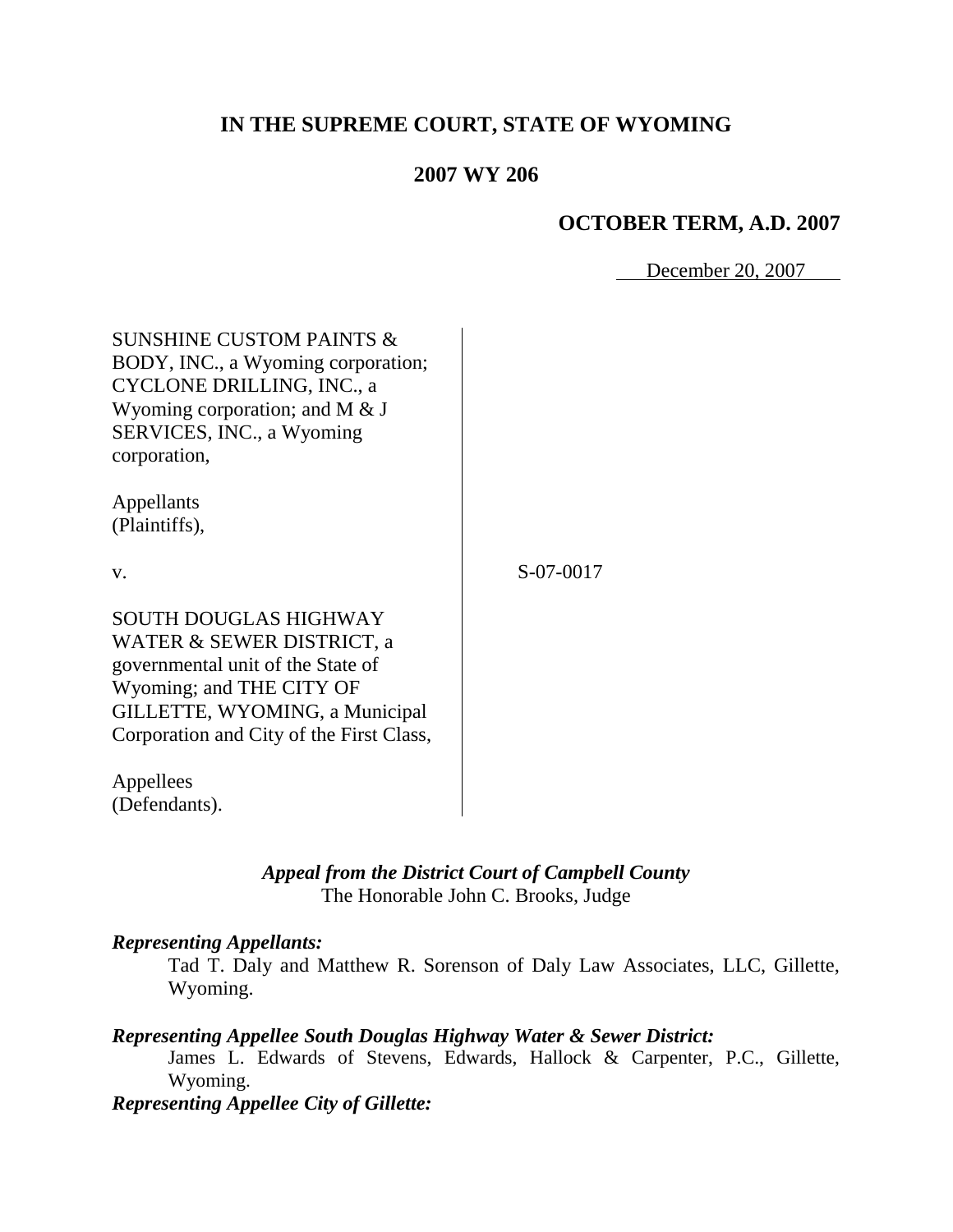Charles W. Anderson, Gillette City Attorney"s Office; Judith Studer of Schwartz, Bon, Walker & Studer, LLC, Casper, Wyoming.

## **Before VOIGT, C.J., and GOLDEN, HILL, KITE, and BURKE, JJ.**

**NOTICE: This opinion is subject to formal revision before publication in Pacific Reporter Third. Readers are requested to notify the Clerk of the Supreme Court, Supreme Court Building, Cheyenne, Wyoming 82002, of typographical or other formal errors so correction may be made before final publication in the permanent volume.**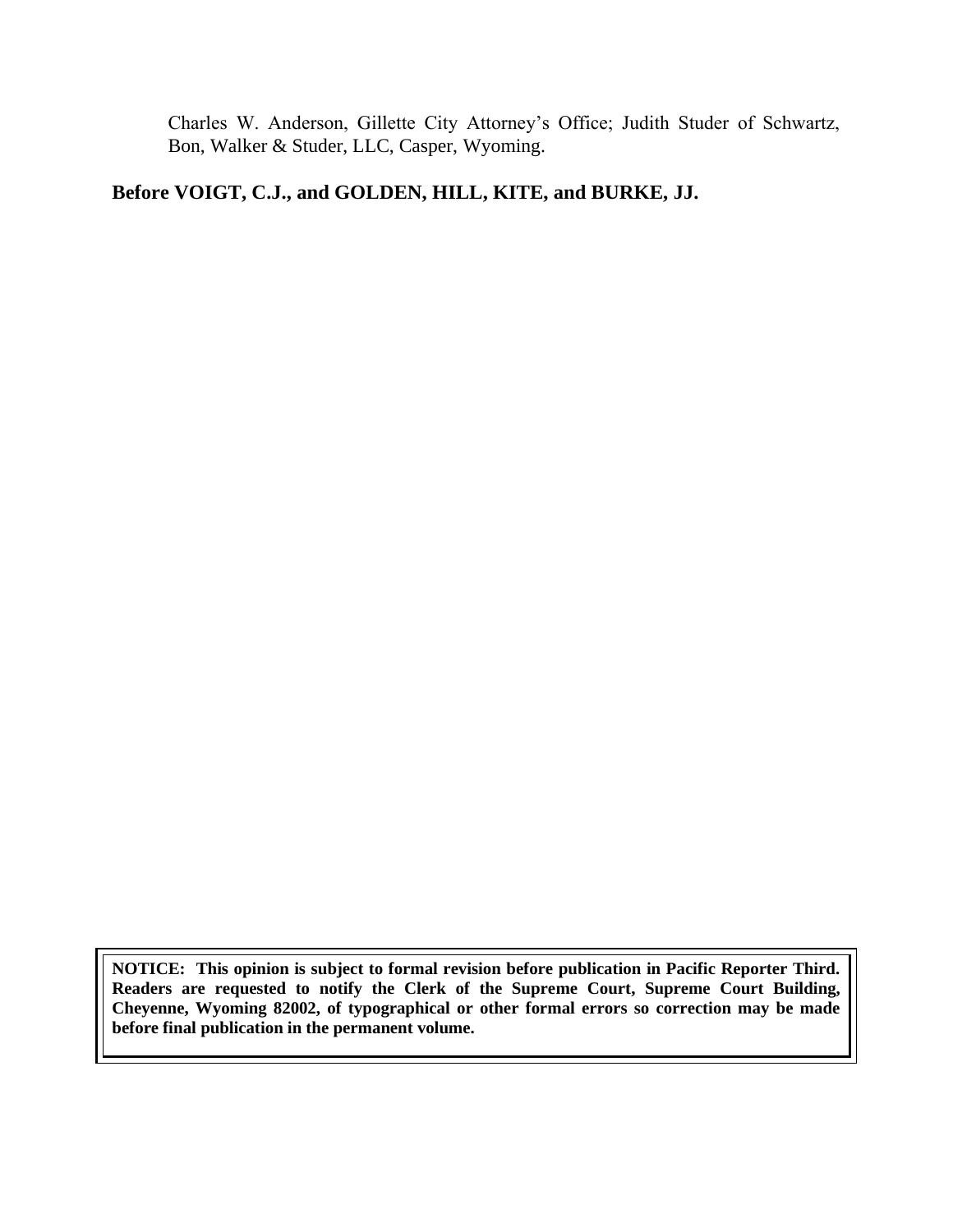## **KITE, Justice.**

[¶1] Sunshine Custom Paints & Body, Inc., Cyclone Drilling, Inc. (Cyclone), and M & J Services, Inc. (hereinafter referred to collectively as "the Landowners") appeal from the district court's order granting summary judgment in favor of South Douglas Highway Water & Sewer District (Sewer District) and the City of Gillette (the City) on their claim that the City did not have the right to construct a sewer trunk line beneath a road adjacent to their property. Cyclone also appeals from the order granting the City summary judgment on its counterclaim for damages it suffered when Cyclone interrupted the sewer line construction project.

[¶2] We affirm.

### **ISSUES**

[¶3] The Landowners present the following issues on appeal:

- A. Did the district court err in finding the language of the de[d]ication deed superior to the plain language of the plat?
- B. Did the district court err in finding the term "public use" granted subsurface rights as well as surface rights to the public?
- C. Did the district court err in granting the defendant City of Gillette"s motion for summary judgment on its counterclaim?

The City and the Sewer District rephrase the issues as:

- A. Do appellants have standing to object to the public use of a roadway? Specifically, can appellants claim a property interest in Mohan Road that was dedicated by deed to the public based upon a subdivision plat that does not cover that part of Mohan Road?
- B. Does the term "public use" permit a municipality to construct a sewer trunk line under the roadway surface?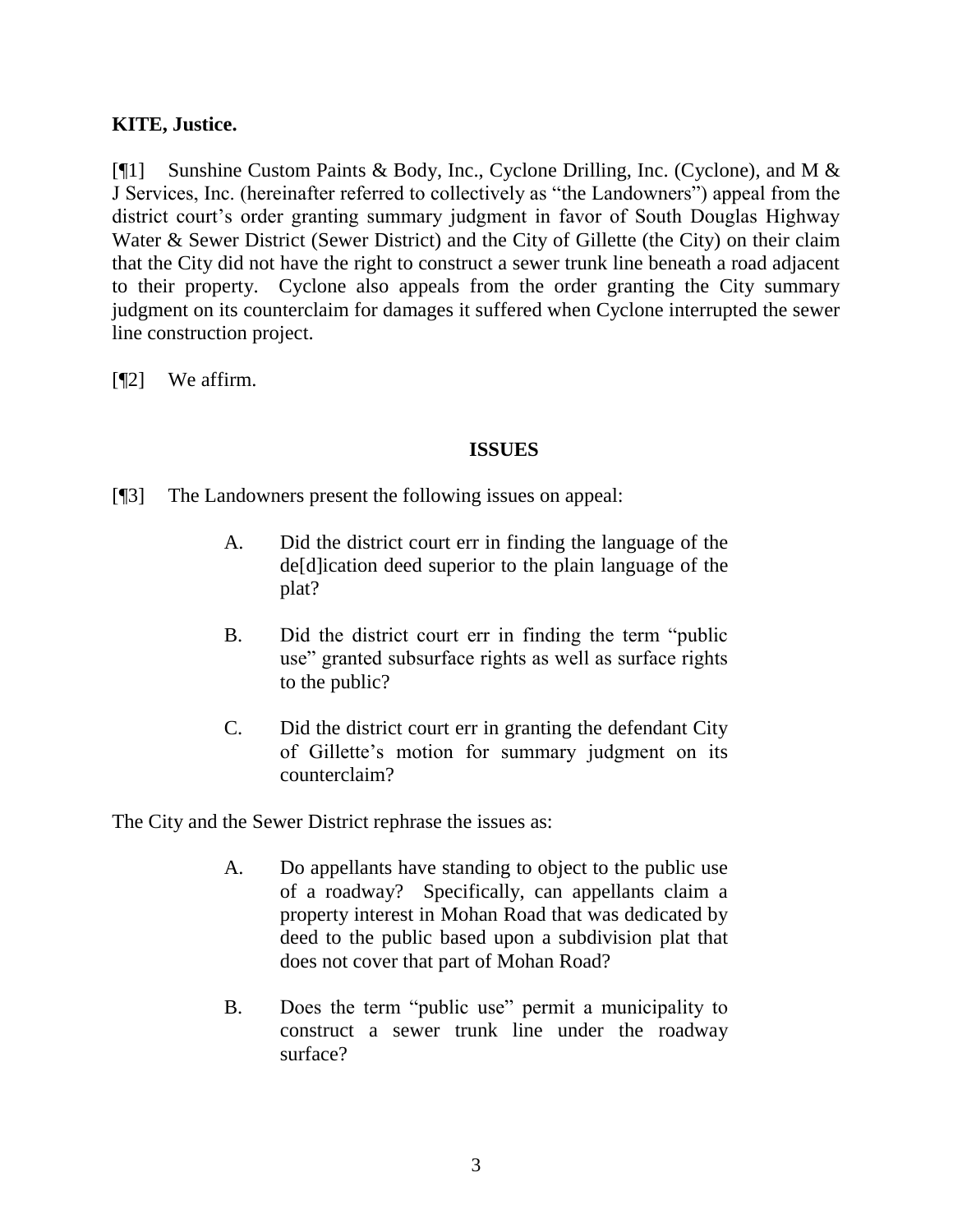C. Does taking the law into your own hands based on an unreasonable belief as to your property rights constitute a defense to the tort of intentional interference with a contract?

#### **FACTS**

[¶4] The Landowners own lots and maintain businesses in the Mohan Subdivision in Campbell County, Wyoming. Their lots abut Mohan Road. The Mohan Subdivision was created by the filing of a plat on March 1, 1977. The plat contained the following statement:

> [T]he undersigned owners and proprietors . . . do hereby dedicate and convey to and for public use forever hereafter the streets as are laid out and designated on this plat, and do also preserve easements for the installation and maintenance of utilities and for irrigation and drainage facilities as are laid out and designated on this plat.

Mohan Road was depicted on the plat. A few minutes later, the developer filed a dedication deed, which stated:

> Grantor . . . hereby dedicates to the public as Grantee the following described real estate . . . hereby releasing and waiving all rights under and by virtue of the homestead exemption laws of the state, to wit [legal description omitted]. Subject to all reservation, easements and right of record.

The dedication deed pertained to the northern portion of Mohan Road.

[¶5] The City contracted with Western Municipal Construction of Wyoming, Inc. (Western) to construct a sewer trunk line to service several subdivisions. Western began construction of the line, which ran beneath Mohan Road, in December 2004. The Landowners objected to the construction, claiming the City did not have the right to place the sewer line beneath the road. They were also apparently dissatisfied with the City"s efforts to keep the road accessible to their businesses during the construction. Unable to resolve their differences, Cyclone placed a large oil field pump house on Mohan Road in the path of the construction on February 24, 2005, interrupting the work until March 2.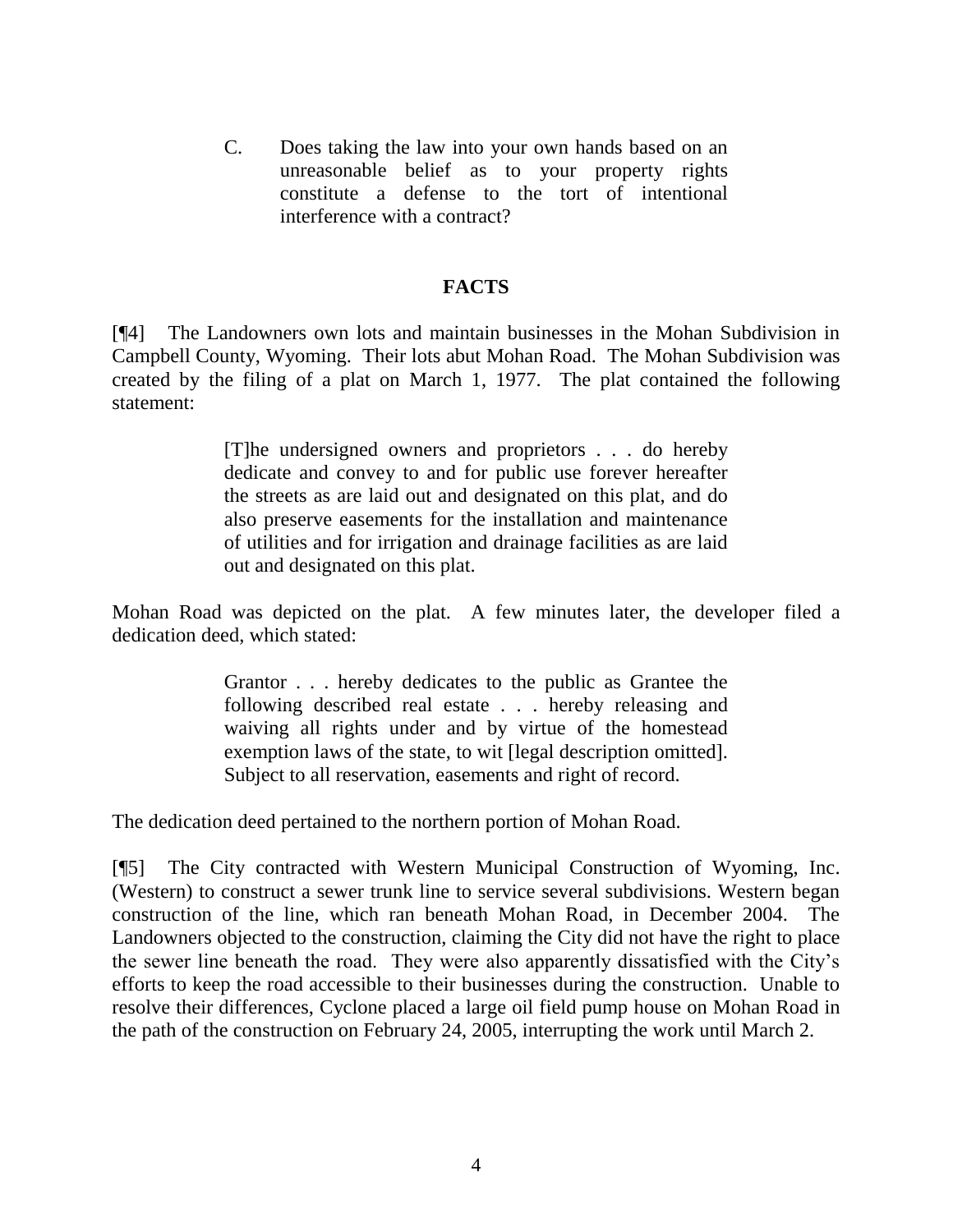[¶6] On March 14, 2005, the Landowners filed a complaint in the district court articulating several causes of action against the City and the Sewer District. The City counterclaimed for the damages it suffered as a result of Cyclone"s actions on February 24. The City and Sewer District filed motions to dismiss and the Landowners filed a motion for a partial summary judgment. The district court converted the City"s motion to dismiss to a motion for summary judgment and granted summary judgment in favor of the City and Sewer District. The district court also granted a summary judgment in favor of the City on its counterclaim. The Landowners appealed.

## **DISCUSSION**

[¶7] We are asked to review two summary judgment rulings in favor of the appellees. Summary judgment motions are governed by W.R.C.P. 56(c):

> The judgment sought shall be rendered forthwith if the pleadings, depositions, answers to interrogatories, and admissions on file, together with the affidavits, if any, show that there is no genuine issue as to any material fact and that the moving party is entitled to a judgment as a matter of law.

[¶8] This Court reviews summary judgment rulings *de novo*, using the same materials and following the same standards as the district court. The record is reviewed from the vantage point most favorable to the party who opposed the motion, and we give that party the benefit of all favorable inferences that may fairly be drawn from the record. *Cook v. Shoshone First Bank,* 2006 WY 13, ¶ 11, 126 P.3d 886, 889 (Wyo. 2006); *Garcia v. Lawson,* 928 P.2d 1164, 1166 (Wyo. 1996).

[¶9] The summary judgment movant has the initial burden of establishing a *prima facie* case with admissible evidence; once this is accomplished, the burden shifts to the opposing party to present specific facts showing that there is a genuine issue of material fact. *Boehm v. Cody Country Chamber of Commerce*, 748 P.2d 704, 710 (Wyo. 1987); *Gennings v. First Nat'l Bank of Thermopolis*, 654 P.2d 154, 156 (Wyo. 1982).

### **A.** *Status of Mohan Road*

[¶10] Several of the issues the parties raise pertain to the Landowners" property rights in Mohan Road. Because the issues are related, we will consider them together, starting with the basic rules pertaining to public use conveyances. Property may be dedicated to the public and dedication may be accomplished directly by deed or by recording a plat.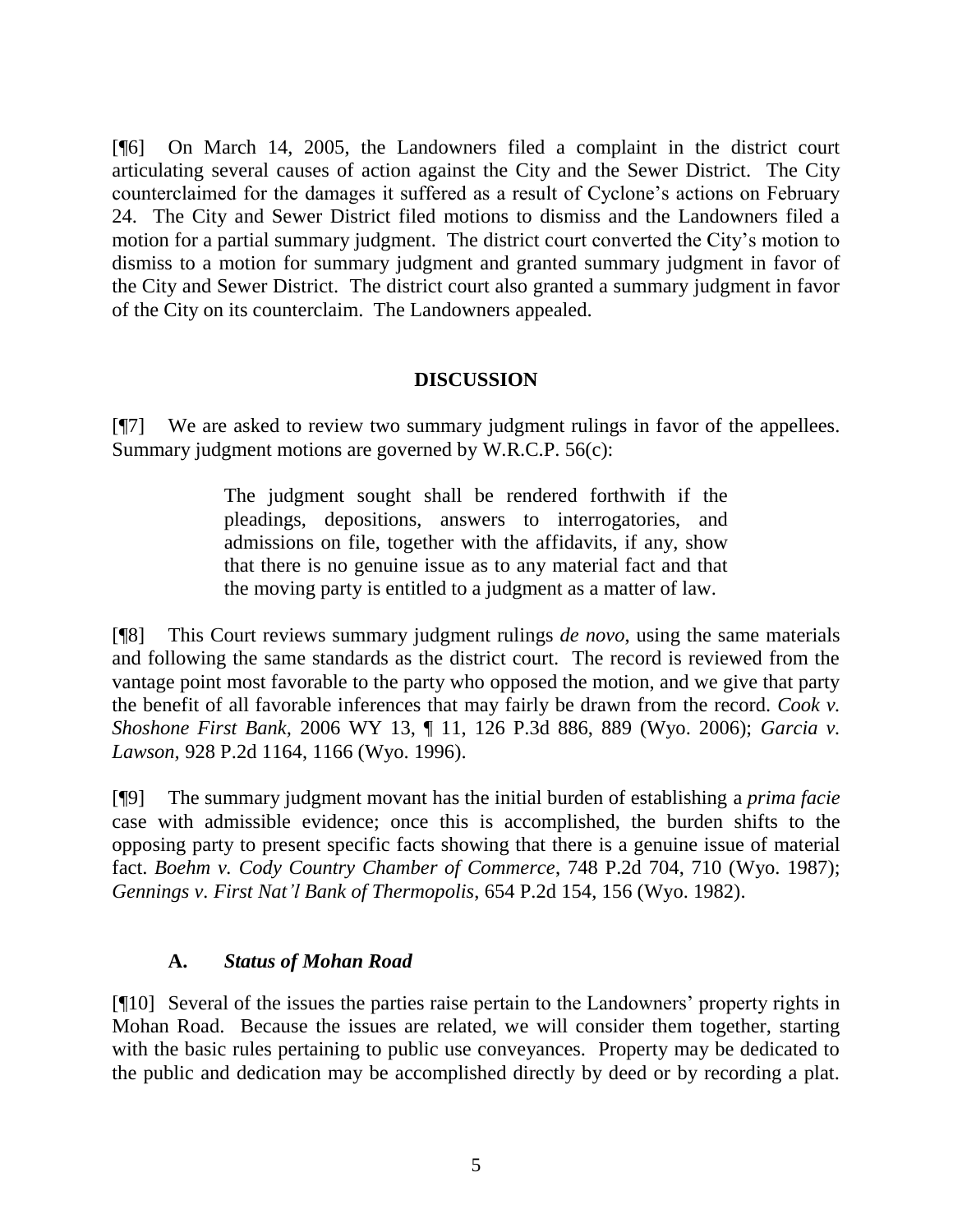*City of Evanston v. Robinson,* 702 P.2d 1283, 1289 (Wyo. 1985). Wyo. Stat. Ann. § 34- 12-104 (LexisNexis 2007) articulates the effect of recording a plat:

> The acknowledgment and recording of such plat, is equivalent to a deed in fee simple of such portion of the premises platted as is on such plat set apart for streets, or other public use, or is thereon dedicated to charitable, religious or educational purposes.

[¶11] The Landowners maintain that the plat and dedication deed covered the same property and, because the plat was filed first, the deed is subject to the reservations included in the plat, including a utility easement. They claim these circumstances raise a genuine issue of material fact as to the grantor"s intent. The record includes an affidavit signed by Don Oakley, a professional land surveyor. Mr. Oakley reviewed the dedication deed and the plat and stated that the northern part of Mohan Road was conveyed to the public in the dedication deed and was not included in the legal description of the Mohan Subdivision created by the plat. The map attached to his affidavit indicates the southern part of the road was within the subdivision and, consequently, dedicated to the public in the plat. Mr. Oakley also stated: "The area which was disturbed by the excavation for the sewer line which is the subject of Plaintiffs" complaint is located in the area described in the Dedication Deed . . . ." Mr. Oakley"s affidavit was not disputed and, therefore, conclusively established that the properties described in the dedication deed and the plat did not overlap. Consequently, the Landowners' argument that the plat takes precedence over the dedication deed misses the point because the two documents pertain to different properties.

[¶12] The City and Sewer District claim the Landowners do not have standing to contest the appellees' use of the portion of Mohan Road adjacent to the Landowners' businesses because it was unequivocally conveyed to the public by the dedication deed. In *Ruby Drilling Co., Inc. v. Billingsley,* 660 P.2d 377 (Wyo. 1983), this Court considered a case with facts similar to the case at bar. Ruby installed a water line in the right of way of a roadway easement dedicated to the public in a subdivision plat. The appellees owned property in the subdivision adjacent to the roadway and sued Ruby for trespass. *Id.* at 378-79. This Court held that the entire right of way had been dedicated to the public and, "[t]his being so, the appellees as owners of lots in the subdivision only have a right to the use of the [roadway] for ingress and egress to their property; they have no possessory interest in that area sufficient to provide the underpinning for an action in trespass." *Id.*  at 381.

[¶13] In *Owsley v. Robinson,* 2003 WY 33, ¶ 16, 65 P.3d 374, 378 (Wyo. 2003), we stated: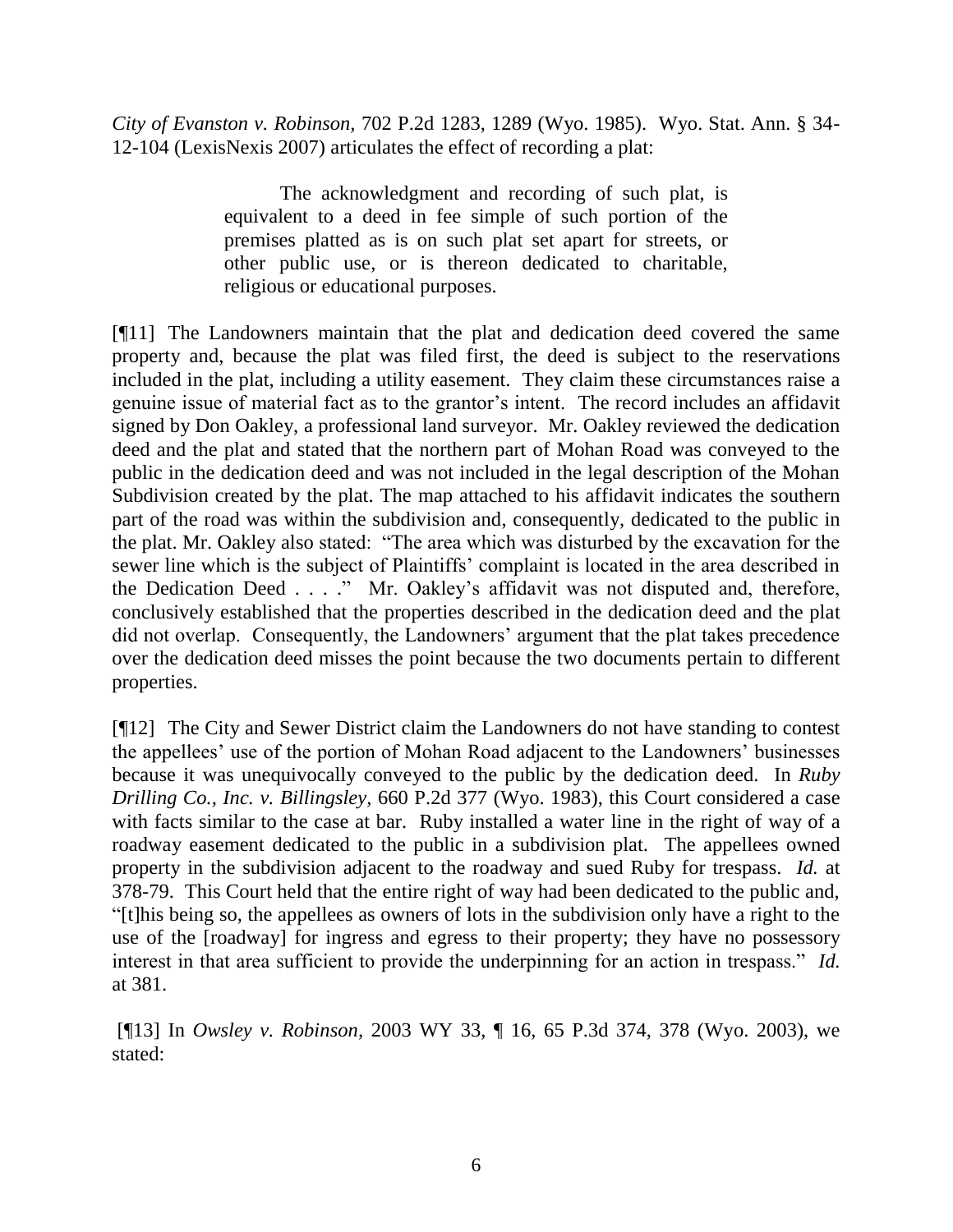[I]f the easements were set aside for public use, the public authority would hold title to the easements in trust for the public"s benefit and the [individual landowners] would have no individual possessory interest in the easements and thus no standing to contest [another's] use of [the] [e]asement.

[¶14] According to Mr. Oakley"s affidavit, the area disturbed by the sewer line was in the northerly portion of Mohan Road which was covered by the dedication deed. Under the teachings of *Ruby Drilling* and *Owsley*, since the northern portion of the road was unequivocally dedicated to the public in the dedication deed, the Landowners would not have a possessory interest in it and, therefore, no standing to contest the City's use of the roadway for a sewer line.

[¶15] Our ruling that the Landowners whose property abuts the northerly portion of Mohan Road do not have standing would seem to be dispositive. However, the record indicates the owner of Lot 9 may have a cognizable claim because its land does not abut the portion of Mohan Road covered by the dedication deed, but instead abuts the southern portion of the road which was dedicated in the subdivision plat. The map attached to Mr. Oakley"s affidavit shows that Lot 9 is not adjacent to the portion of Mohan Road that was dedicated by the deed. An affidavit filed by Mark Lenti stated that he was the controlling shareholder of M & J Services, Inc. and that company owns Lot 6 and a percentage of Lot 9. The sewer line apparently continued down Mohan Road in the area covered by the plat. Because the section of Mohan Road adjacent to Lot 9 was dedicated in the plat rather than by the dedication deed, and M & J Services claimed the subdivision had an exclusive utility easement pursuant to dedication language in the plat, it has standing to contest the City"s use of the roadway. We will, therefore, address the effect of the plat on this case.

[¶16] In the subdivision plat, the owner dedicated "to and for public use forever hereafter the streets as are laid out and designated on this plat, and do also preserve easements for the installation and maintenance of utilities and for irrigation and drainage facilities as are laid out and designated on this plat." The Landowners argue this dedication only gave the public the right to use the road for ingress and egress. They claim the plat language indicates the grantor intended to reserve utility easements for the subdivision and the City did not have the right to install the sewer line beneath the platted portion of Mohan Road.

[¶17] When streets are dedicated to the public without restriction, the dedication "embraces every reasonable method of travel over, under and along the right of way." *Box L Corp. v. Teton County,* 2004 WY 75, ¶ 17, 92 P.3d 811, 817 (Wyo. 2004). In *Robinson*, we stated that the dedication of streets includes the surface and "so much of the subsurface as is necessary for street construction and municipal services." *Robinson,* 702 P.2d at 1289.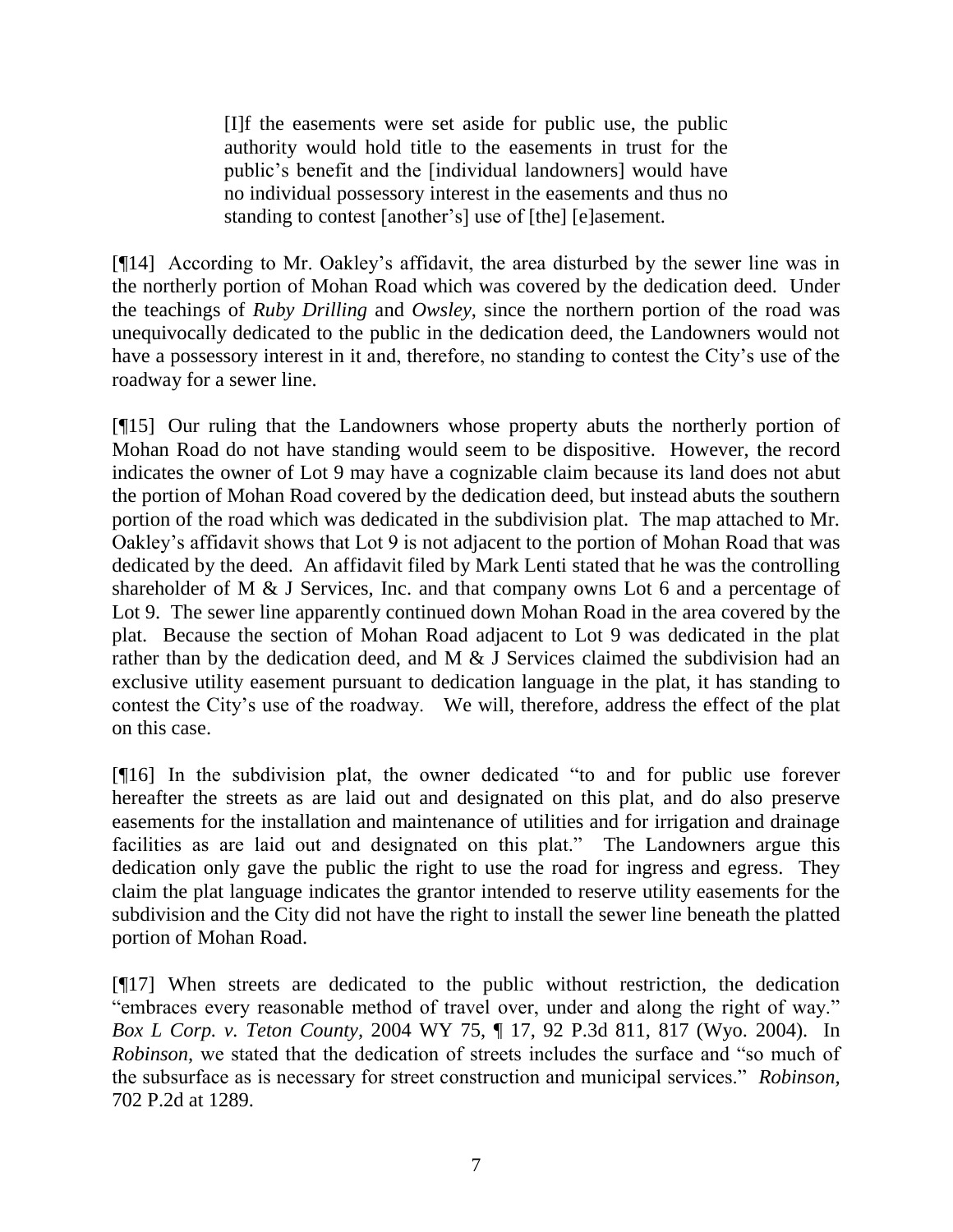[¶18] The Landowners would have us interpret the plat as reserving to the subdivision owners the exclusive right to use the road area for utilities. The plain language of the dedication does not support their interpretation. The plat dedicates the street area to the public. When such a dedication is made without restriction, it includes the right to use the subsurface for the provision of municipal services, including utilities. The plat "preserved" easements for utilities, etc. Use of the term "preserve" is somewhat unusual. Typically, if a grantor intends to keep some property interest when conveying the property, he "reserves" that interest. We need not, however, concern ourselves with the precise meaning of the "preserve" language because even if we interpret the dedication as reserving a utility easement to the subdivision, it does not preclude the public from using the street area for utilities. When an easement "does not clearly indicate it is exclusive to the dominant owner, the owner of the servient estate retains the right to use the easement area." *Owsley,* ¶ 14, 65 P.3d at 377. The plat does not state that the right to use the property for utilities, etc. was exclusive to the subdivision. Thus, even if the subdivision reserved a utility easement, it was not exclusive and the City would have the right to install utilities pursuant to the street dedication so long as it did not interfere with the subdivision's use of the easement.

[¶19] The district court properly granted summary judgment in favor of the City and Sewer District on the Landowners' claim that the City improperly used Mohan Road for installation of the sewer line.

## **B.** *Intentional Interference with Contract*

[¶20] The City asserted a counterclaim for intentional interference with a contract against the Landowners for delaying the construction of the sewer line by placing a pump house in the path of the construction. A representative of Cyclone averred that it placed the pump house and the other plaintiffs were not involved. The district court ruled that Cyclone, alone, was responsible for the construction delay and granted the City"s motion for summary judgment for the extra amount it paid Western because of the delay.

[¶21] This Court has adopted the definition of the tort of intentional interference with a contract set out in the Restatement (Second) of Torts, § 766 (1979):

> ""One who intentionally and improperly interferes with the performance of a contract (except a contract to marry) between another and a third person by inducing or otherwise causing the third person not to perform the contract, is subject to liability to the other for the pecuniary loss resulting to the other from the failure of the third person to perform the contract."" *Davenport v. Epperly*, 744 P.2d 1110, 1111 (Wyo. 1987), quoting *Toltec Watershed*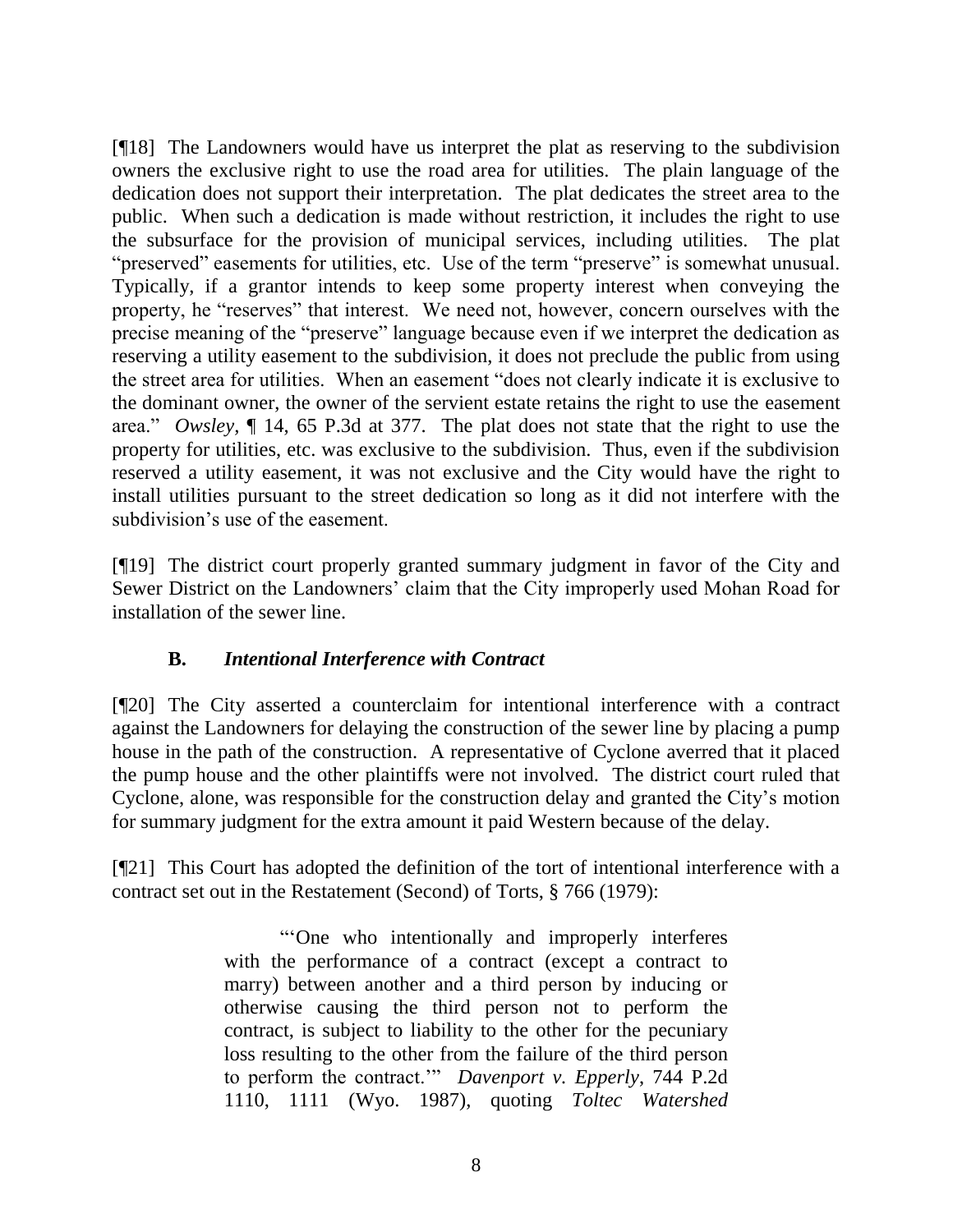*Improvement District v. Johnston*, 717 P.2d 808, 813-814 (Wyo. 1986).

*First Wyoming Bank, Casper, v. Mudge,* 748 P.2d 713, 715 (Wyo. 1988). *See also*, *Birt v. Wells Fargo Home Mortgage Inc.,* 2003 WY 102, ¶ 71, 75 P.3d 640, 662-63 (Wyo. 2003). The elements of a claim of intentional interference with a contract are: (1) the existence of a contract between the plaintiff and a third party; (2) the defendant's knowledge of the contract; (3) the defendant's intentional and improper interference with the contract which induced or caused a breach; and (4) resulting damages. *Mudge,* 748 P.2d at 715. *See also, Gore v. Sherard,* 2002 WY 114, ¶ 12, 50 P.3d 705, 710 (Wyo. 2002); *Texas West Oil and Gas Corp. v. Fitzgerald*, 726 P.2d 1056, 1062 (1986); *Toltec Watershed Improvement District v. Johnston*, 717 P.2d at 813-814.

[¶22] On appeal, Cyclone claims that the evidence was contested on the third element of the tort and, consequently, summary judgment was not warranted. In particular, it argues that its action was justified and proper because it was seeking to protect its asserted property interest in Mohan Road. Cyclone maintains that summary judgment was improper because genuine questions of material fact existed concerning the reasonableness of its action and the district court should have analyzed the factors identified in § 766 in determining whether its actions were improper or justified. Those factors are:

(a) the nature of the actor's conduct,

(b) the actor's motive,

(c) the interests of the other with which the actor's conduct interferes,

(d) the interests sought to be advanced by the actor,

(e) the social interests in protecting the freedom of action of the actor and the contractual interests of the other,

(f) the proximity or remoteness of the actor's conduct to the interference and

(g) the relations between the parties.

*Toltec*, 717 P.2d at 814; *Mudge,* 748 P.2d 716-17.

[¶23] This Court recognizes Restatement (Second) of Torts § 773 (1979), which states that "one who interferes with a contract by asserting a bona fide claim in good faith is not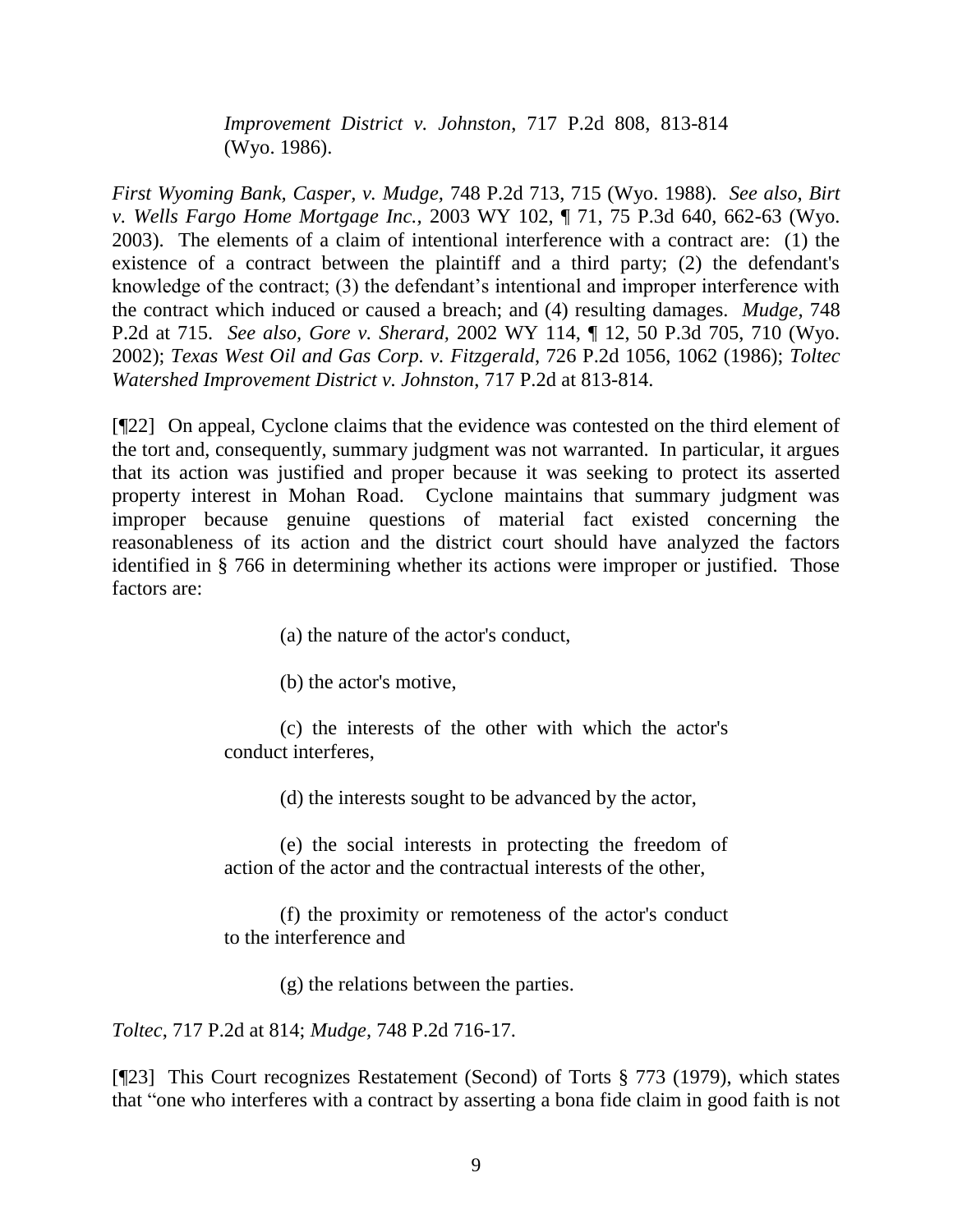liable for tortious interference with contractual relations." *Mudge,* 748 P.2d at 717. *See also*, *Toltec,* 717 P.2d at 814. Section 773 states:

> One who, by asserting in good faith a legally protected interest of his own or threatening in good faith to protect the interest by appropriate means, intentionally causes a third person not to perform an existing contract or enter into a prospective contractual relation with another does not interfere improperly with the other's relation if the actor believes that his interest may otherwise be impaired or destroyed by the performance of the contract or transaction.

[¶24] The district court found that the City had demonstrated that there was no disputed issues of fact as to Cyclone's interference and it was improper as a matter of law:

> Cyclone"s placement of the pump house to stop construction of the trunk line was improper. Cyclone took the law into its own hands and exercised vigilante justice. Other appropriate actions were available to Cyclone to exercise or enforce its rights. Wyoming law provides avenues to protect one"s rights. It doesn't matter that Cyclone's motive was to force the City and Western to comply with prior agreements. It doesn"t matter that Cyclone believed it was protecting its economic interest. Cyclone"s actions were inappropriate. Cyclone"s actions interfered with and negatively impacted other parties' interests.

> Placing a large piece of oil field equipment in front of the construction site and blocking construction equipment was not the appropriate action for Cyclone to take, no matter its reasoning. Wyoming does not condone vigilante justice. Cyclone's actions were improper as a matter of law.

The district court continued:

Comment a to § 773 clarifies the rule. It states: "The rule is of narrow scope and protects the actor only when (1) he has a legally protected interest, and (2) in good faith asserts or threatens to protect it, and (3) the threat is to protect it by appropriate means." Restatement (Second) of Torts § 773, cmt. a.

. . . .